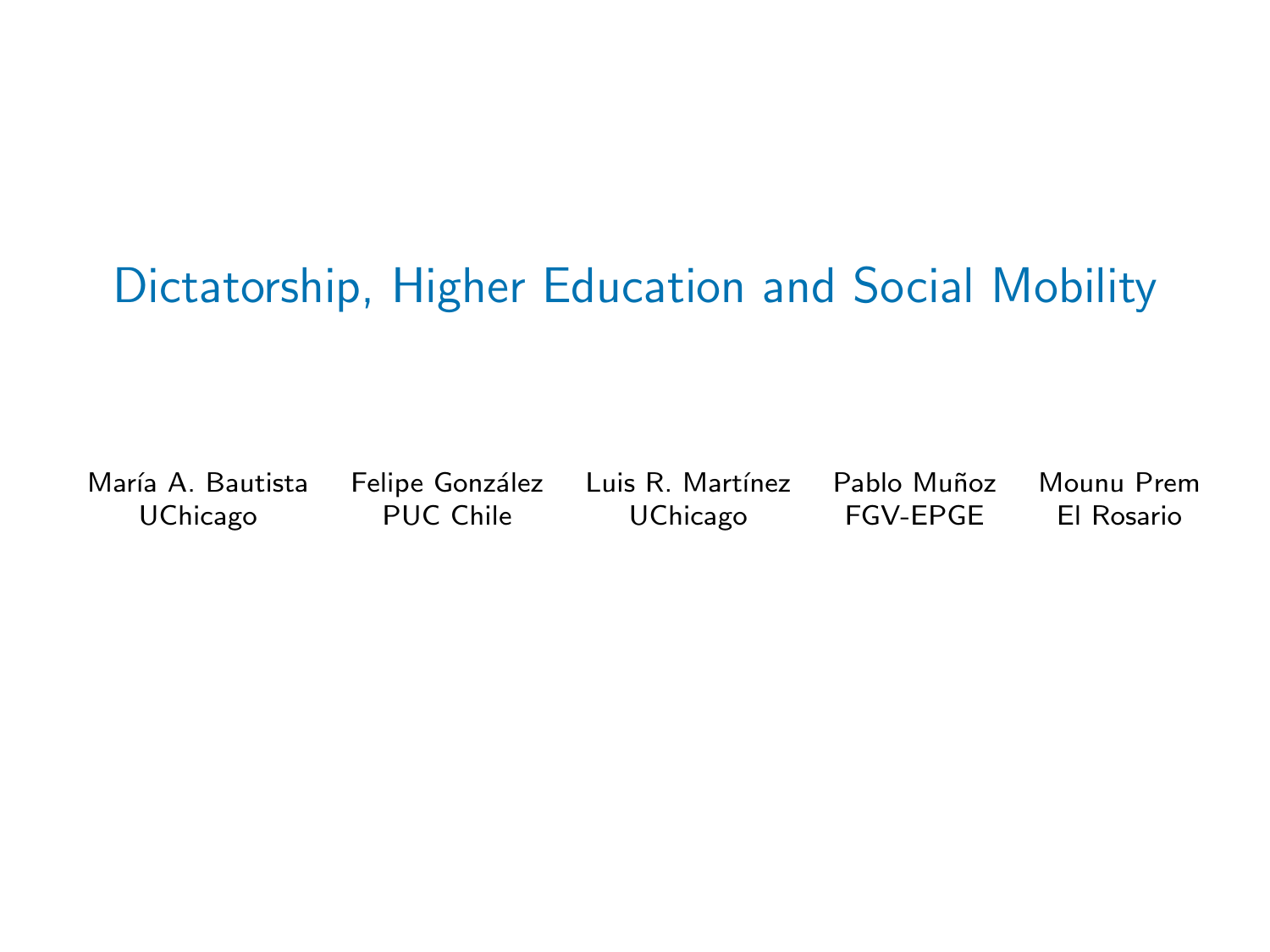Political regimes and redistribution: The role of higher education

- Prominent theories of regime change focus on inequality and redistribution (Boix, 2003; Acemoglu and Robinson, 2006)
	- But the empirical evidence remains inconclusive (Acemoglu et al., 2015)
- **Universities** are important contributors to social mobility (*the great*) equalizer), but also a major source of political mobilization
- Dictatorship  $\Rightarrow \downarrow$  higher education  $\Rightarrow \downarrow$  social mobility?
	- Trade-off between political threat and economic loss (Bourguignon and Verdier, 2000; Cantoni and Yuchtman, 2013)
	- Reduced educational opportunities could cause a political backlash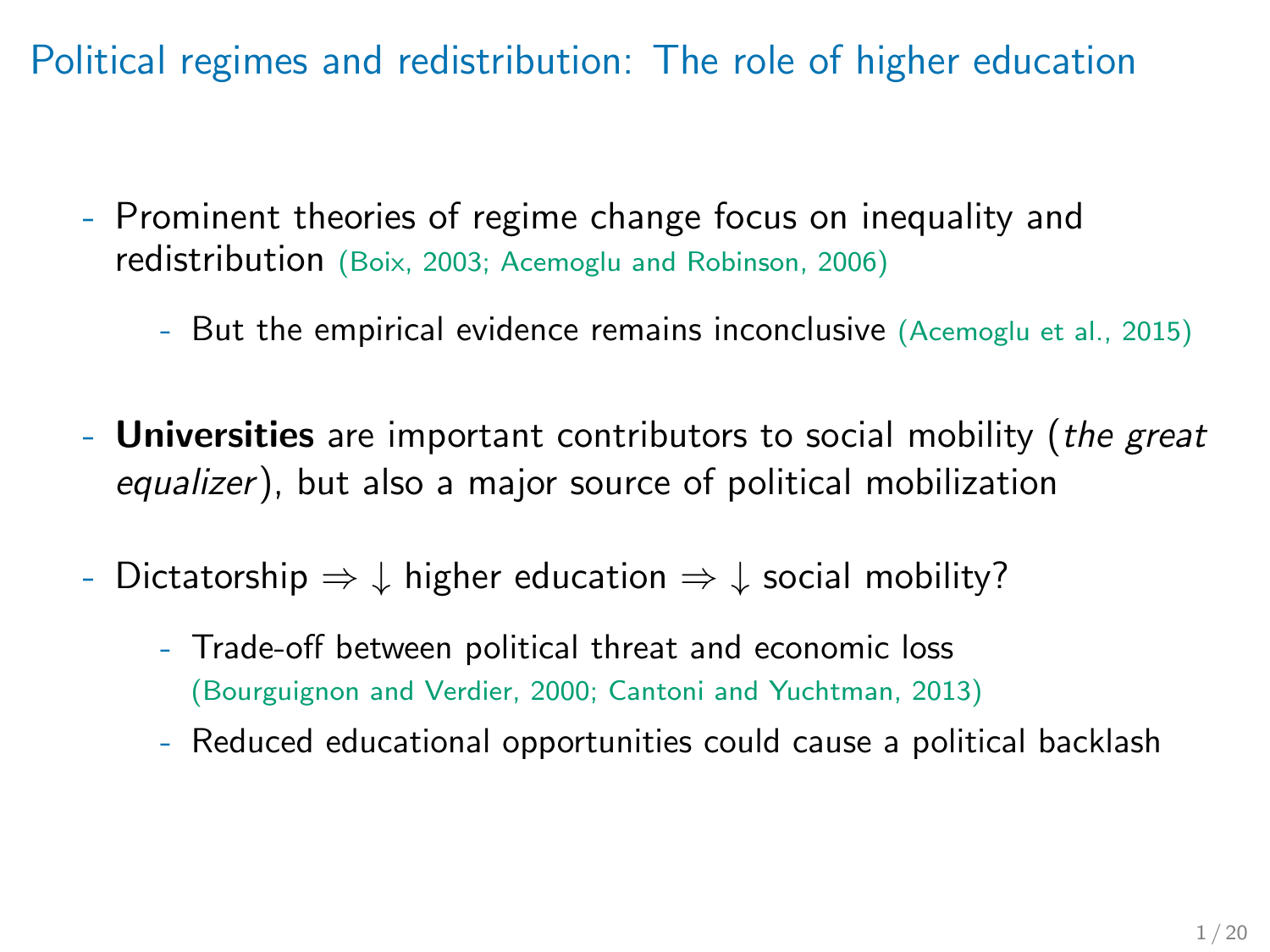We study higher education policy in Chile's Pinochet dictatorship

- What changes did Chilean universities experience after the 1973 coup that overthrew Salvador Allende?
- What were the socioeconomic consequences of changes to higher education under Pinochet? Persistence?
- Did educational policy affect political behavior in the pivotal 1988 plebiscite that triggered the democratic transition?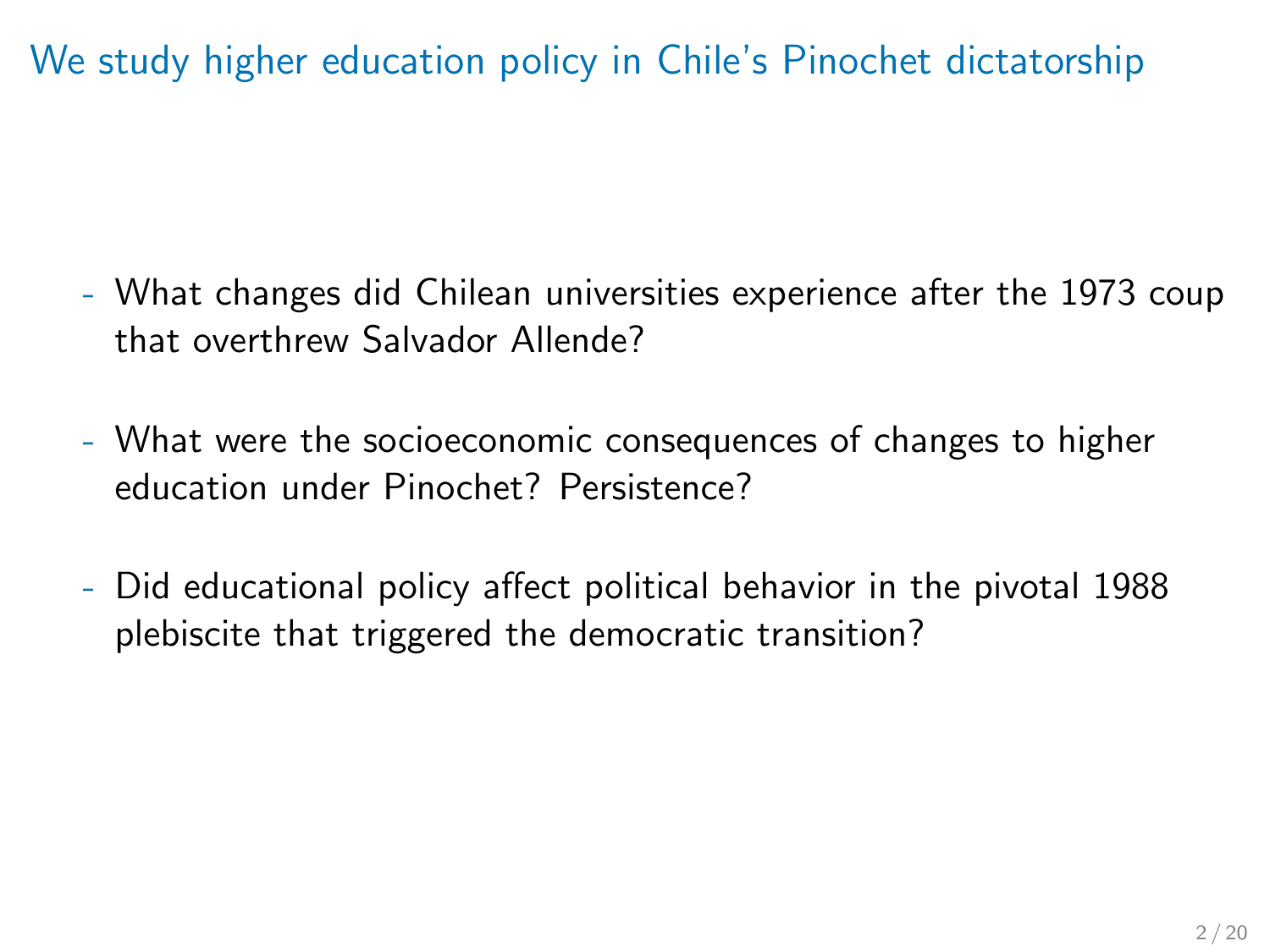Higher education was expanding rapidly before the military coup

- Eight universities in the country, two are public, but all are largely reliant on public funding (77% of total revenue in 1972)
- Large expansion in enrollment under Christian Democrat and Socialist governments (1964-73):
	- 25,000 students in 1960, 77,000 in 1970, 146,000 in 1973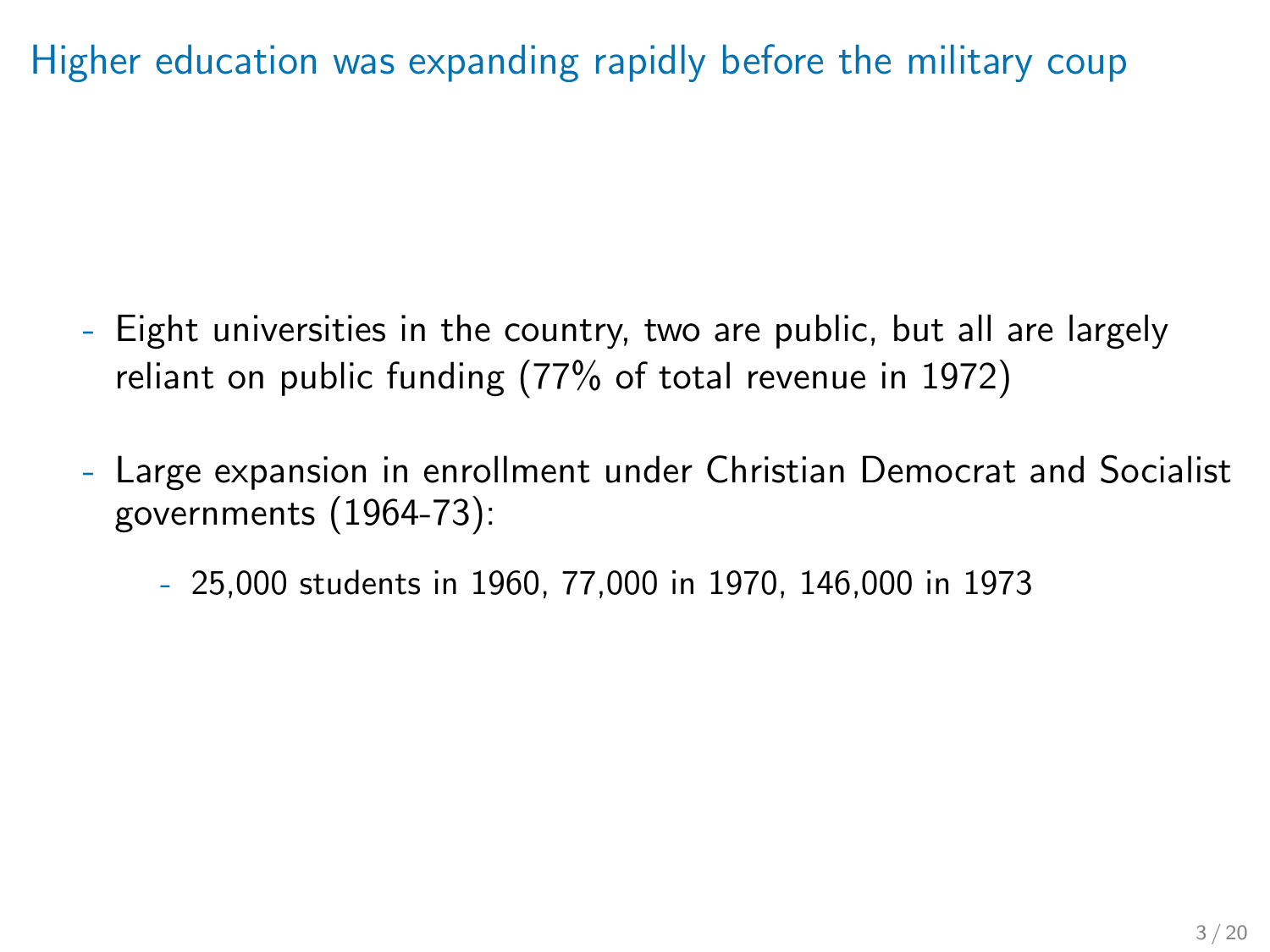Policy goals under Pinochet: political control and fiscal conservatism

- Military rectors immediately appointed to all universities ("centers for Marxist indoctrination"), leading to an initial wave of repression
- But policy soon begins to be influenced by the *Chicago Boys* and their technocratic concern over the size of government

"the regime's penchant for political control meshed conveniently with its penchant for economic conservatism" (Levy, 1986, p.105)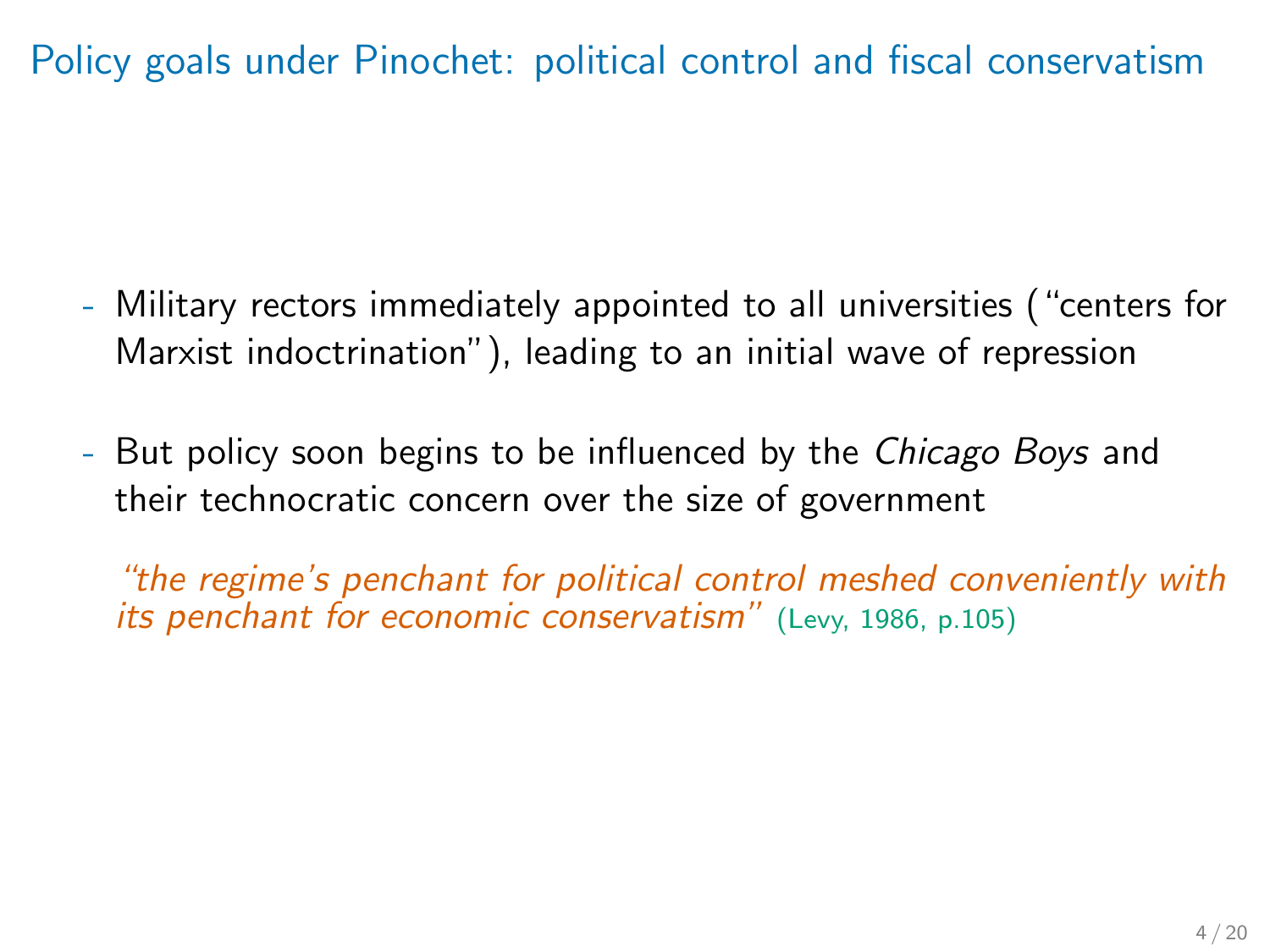Fall in transfers (w/o higher tuition) forces universities to downscale

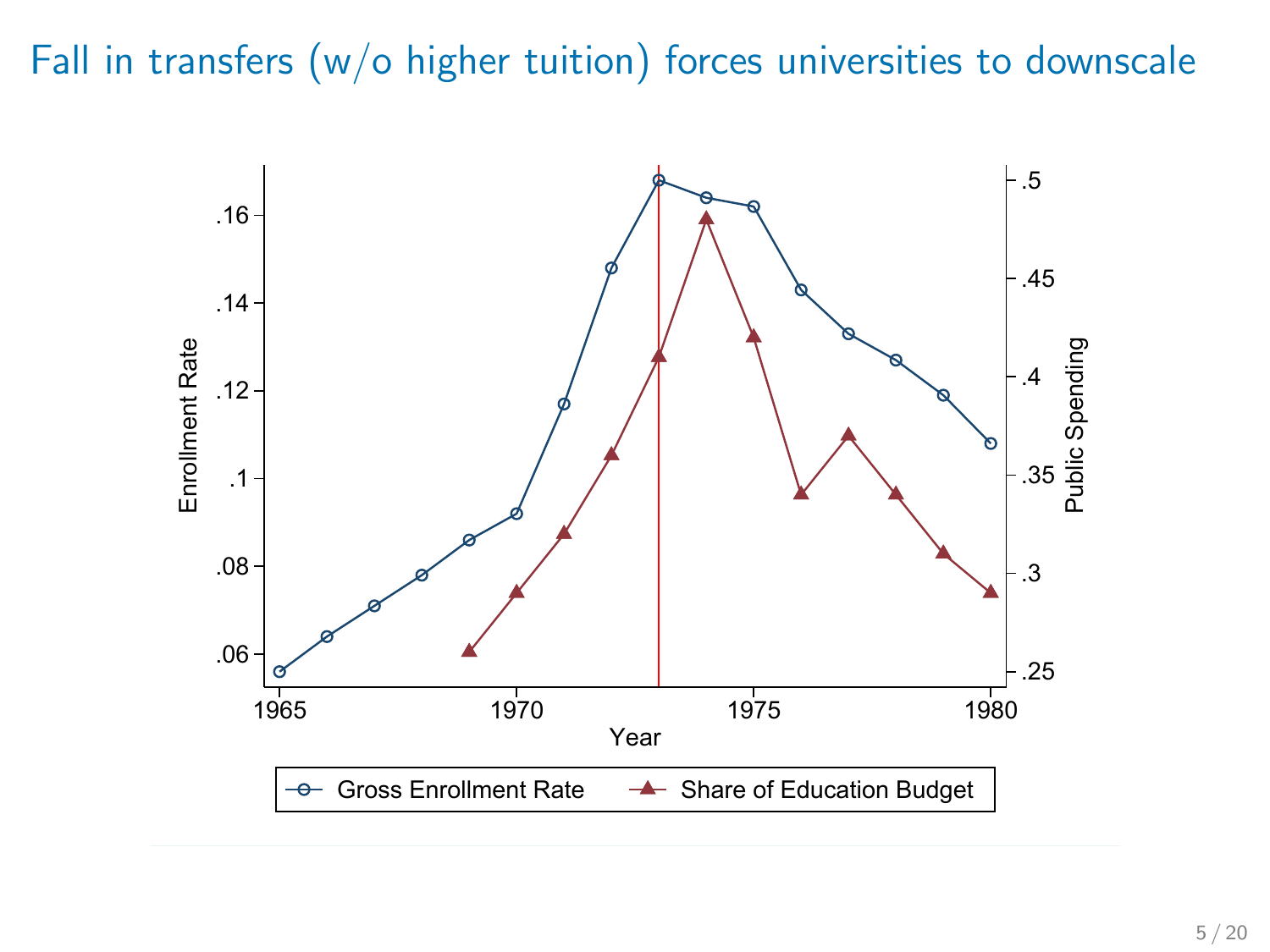Fall in enrollment driven by fewer openings (i.e. supply-driven)



Applicants with lower test scores (lower SES) are the ones most affected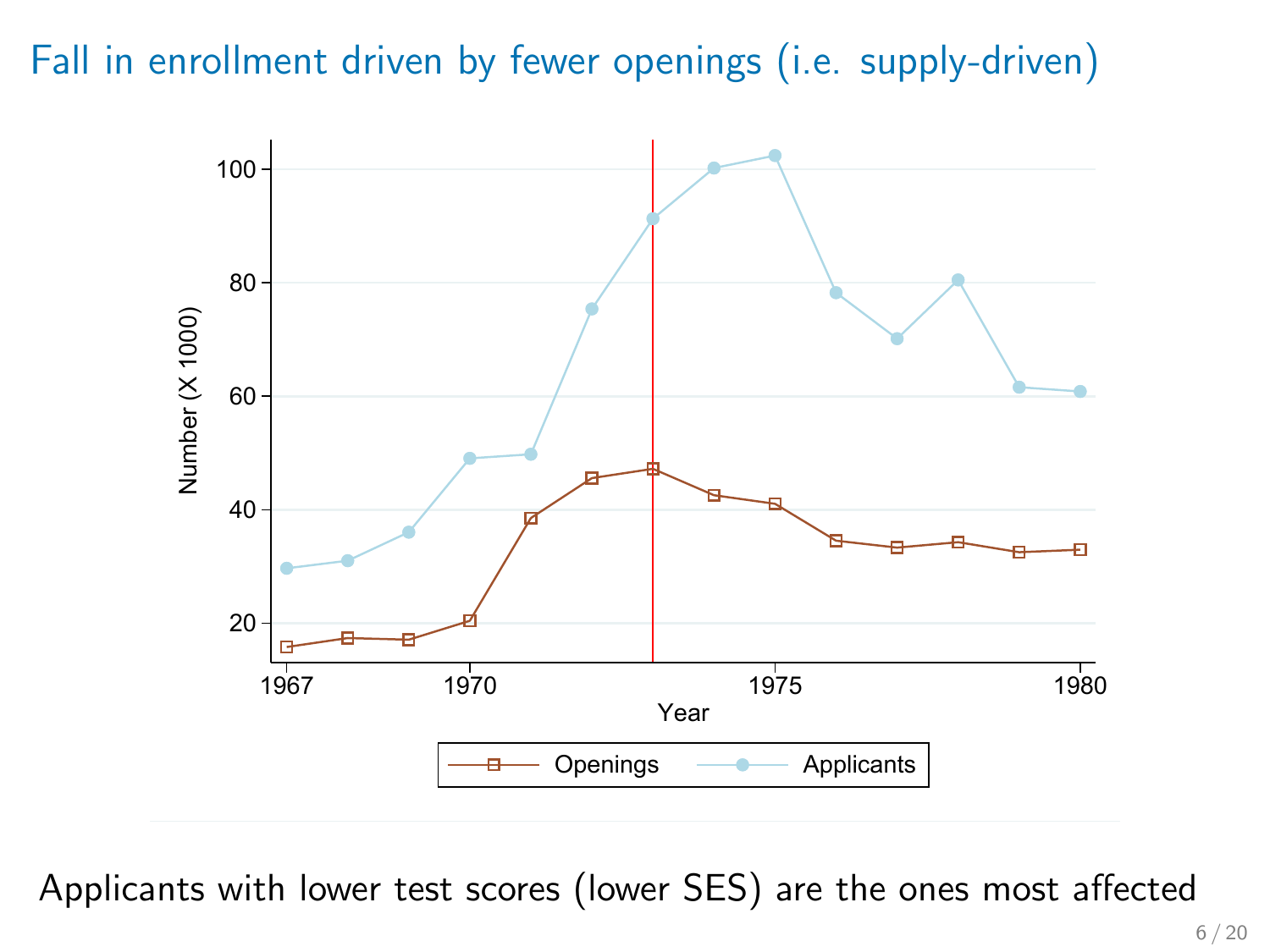Did the contraction of higher education hinder social mobility?

- We look for changes in cohort-levels trends based on exposure to diminished access to college, in the spirit of Regression Kink Design

- Age of college enrollment not easily manipulated

- We use individual-level data from censuses ('92, '02, '17) and 13 waves of a large household survey (CASEN) between 1990 and 2017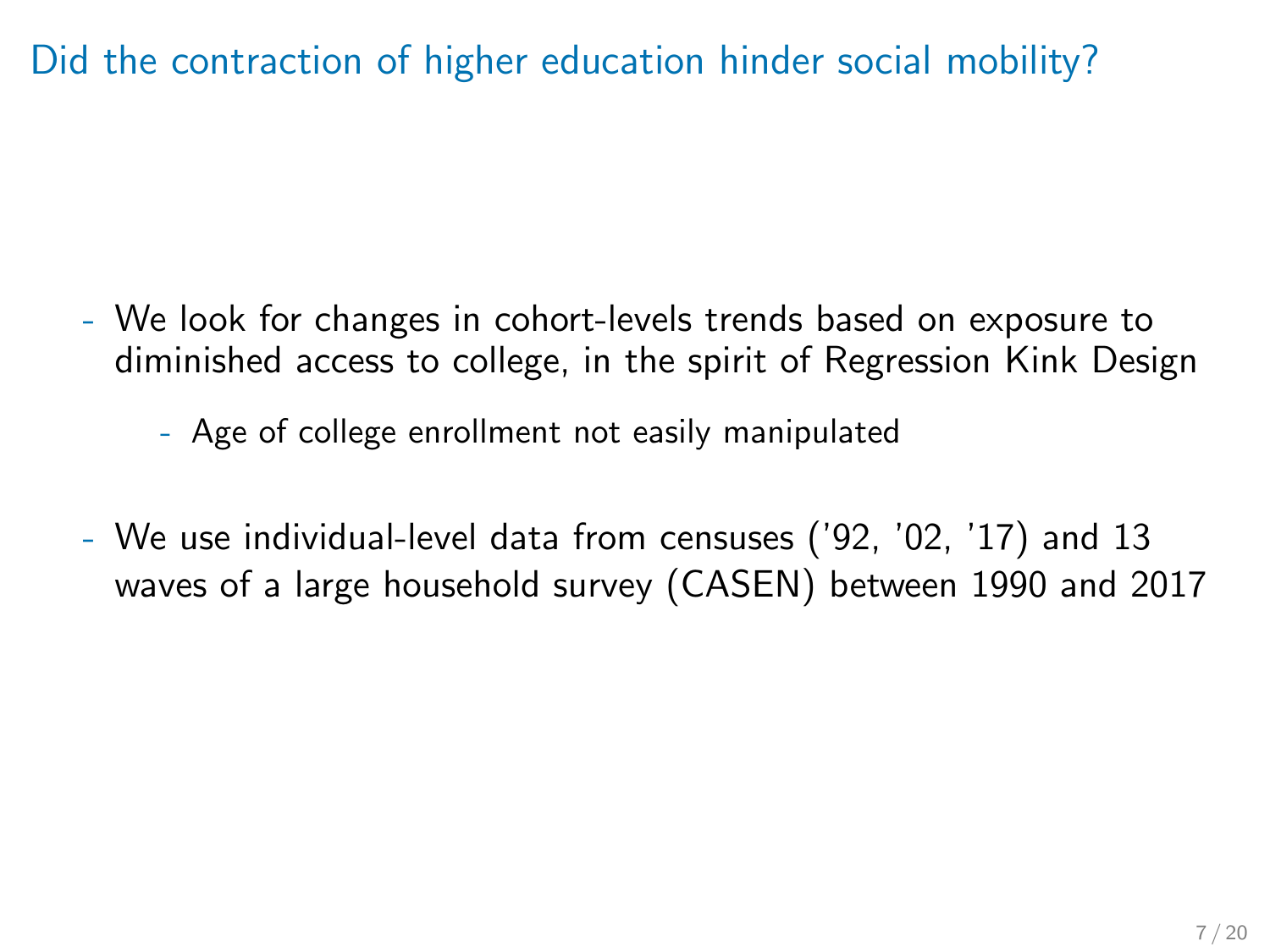#### Cohorts reaching college age after coup show sharp kink in enrollment



Sample: 1992 census respondents with  $4+$  years of secondary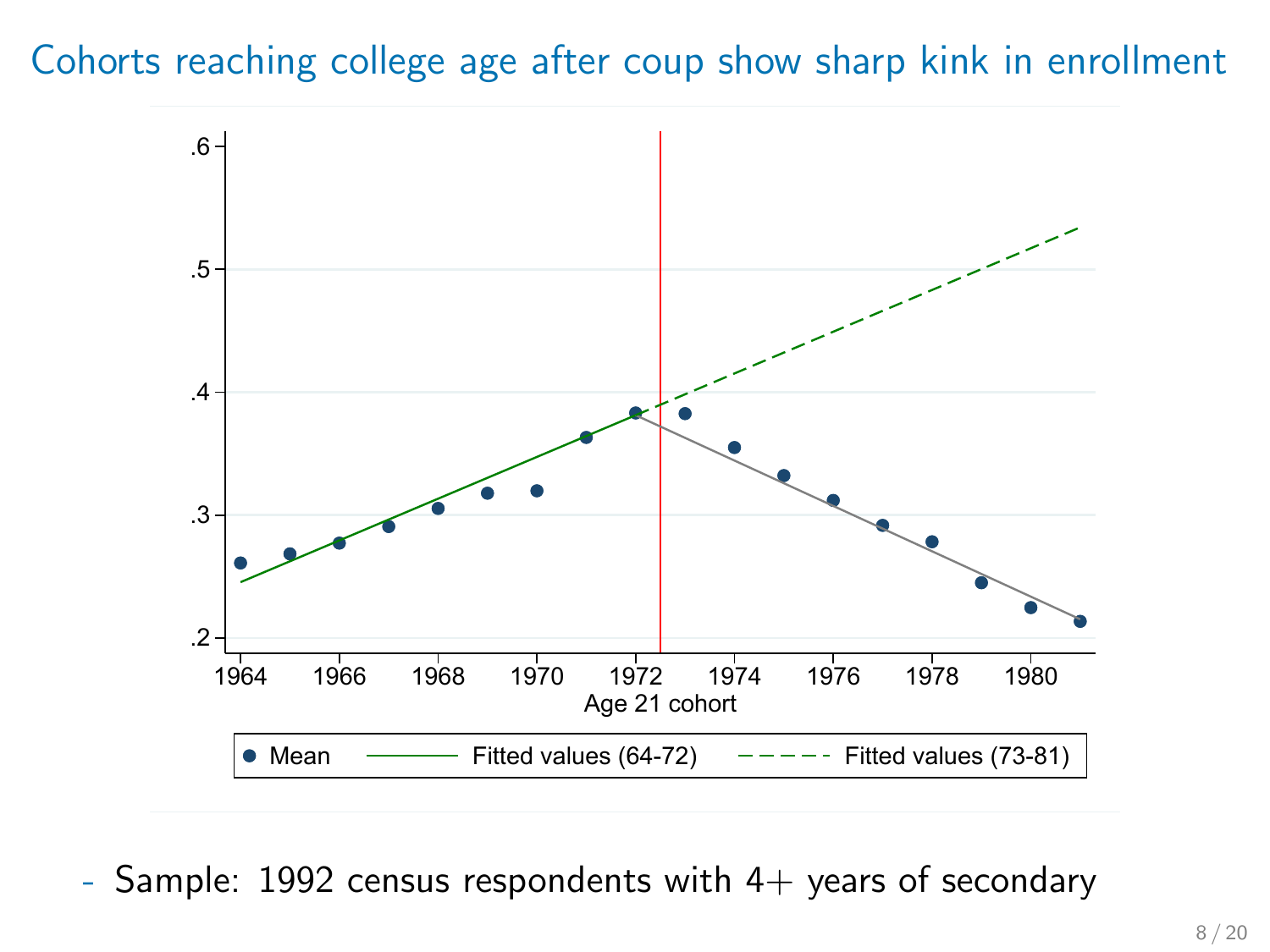## Occupations reveal a dramatic change in life circumstances



(b) Clerks

- Sample: 1992 census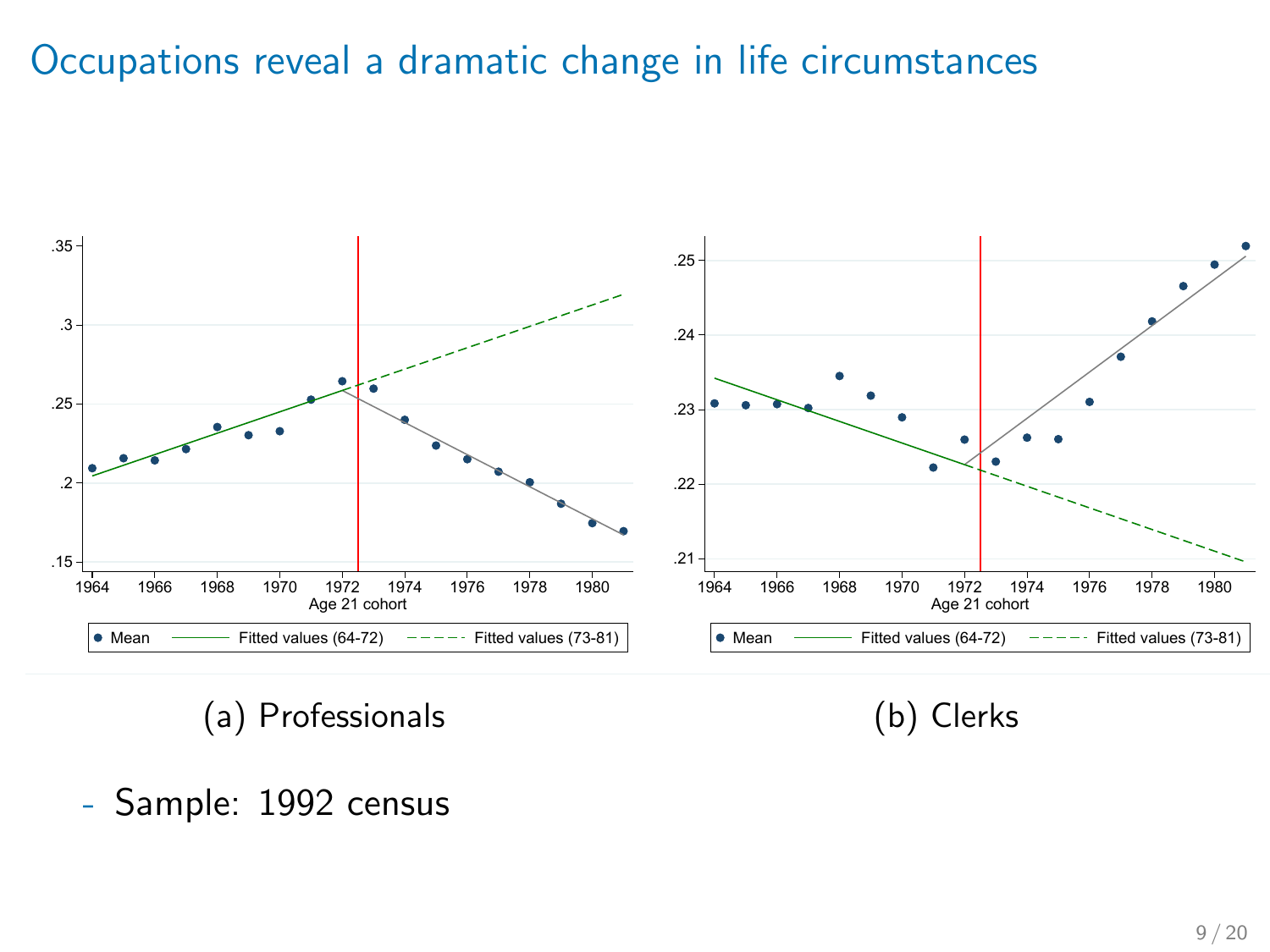### Occupations reveal a dramatic change in life circumstances



(a) Service workers/sales

(b) Elementary occupations

- Sample: 1992 census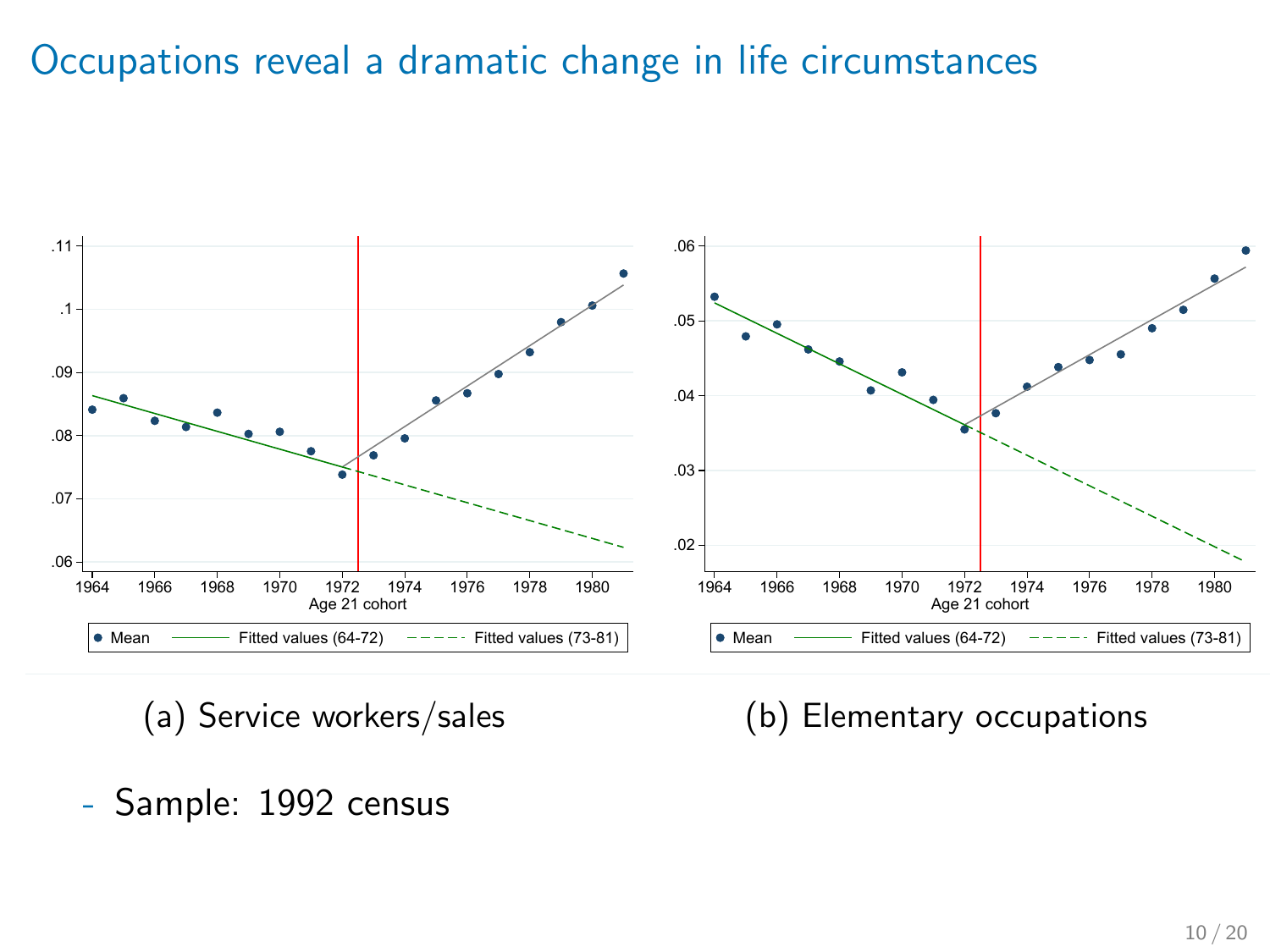#### Labor force participation kinks downwards for affected cohorts



(a) 1992 census

(b) CASEN 1990-2017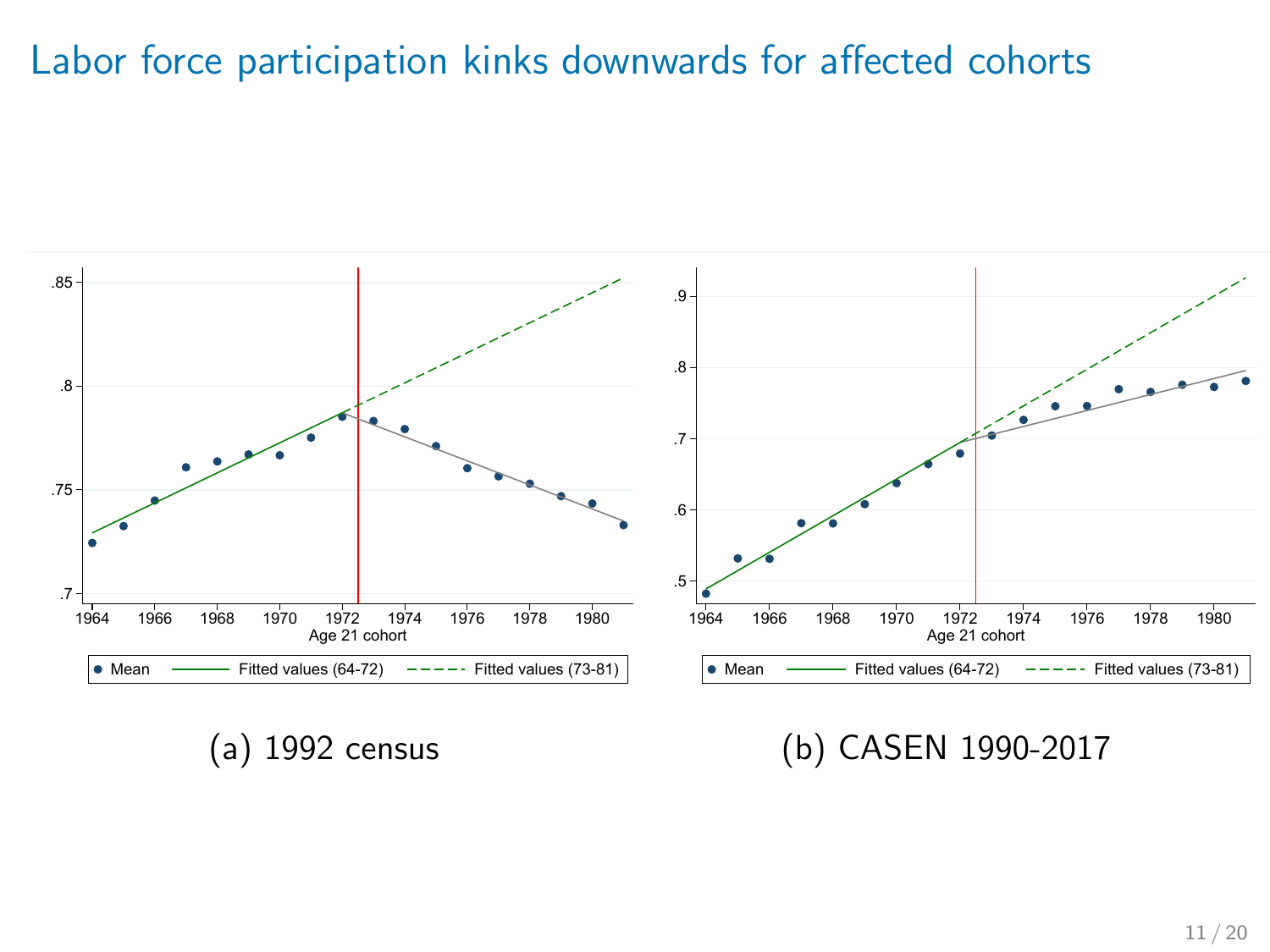### Unemployment rate exhibits upward kink for the affected cohorts



(a) 1992 census

(b) CASEN 1990-2017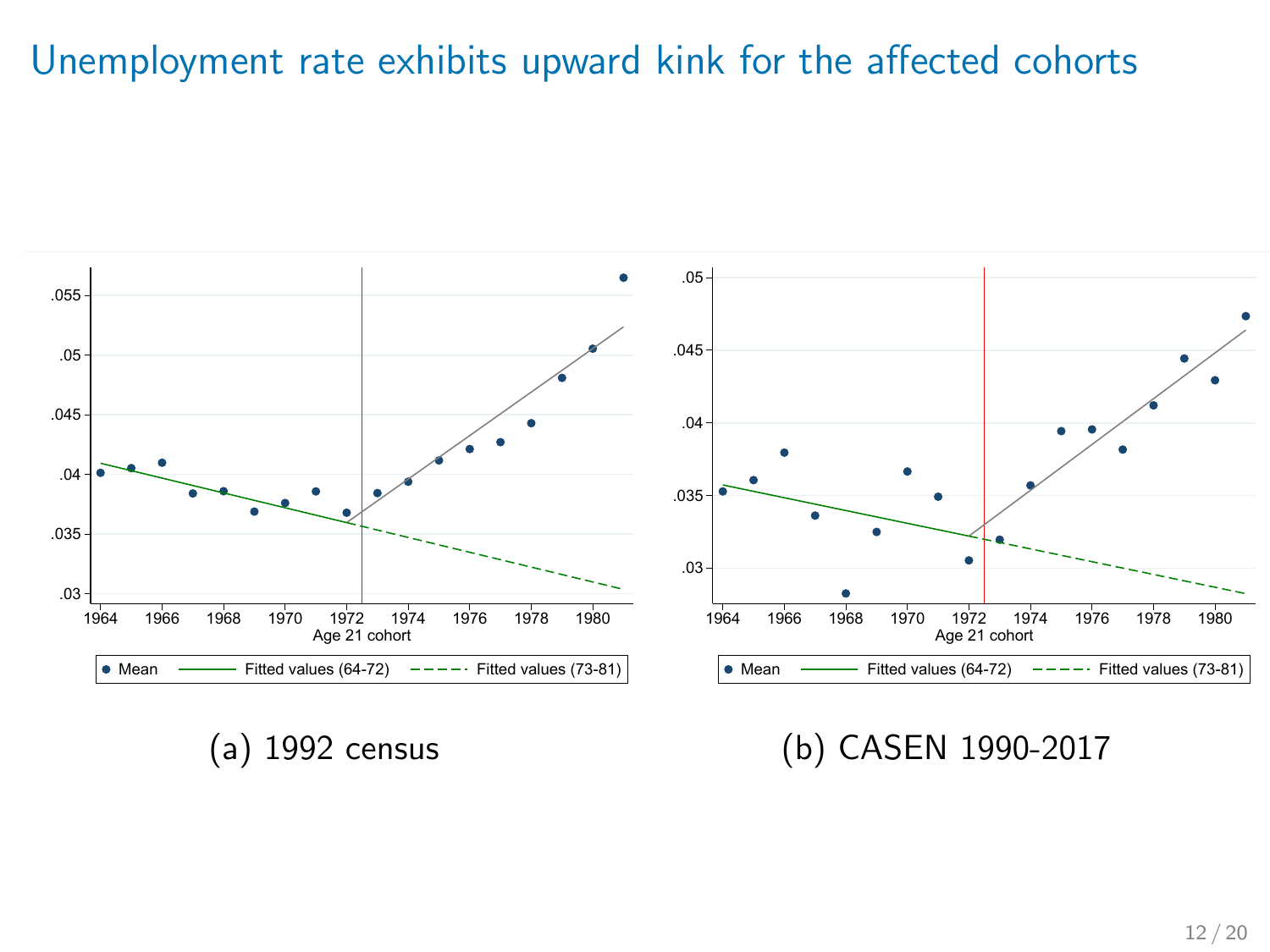## Reported income kinks downwards for affected cohorts (CASEN)



(a) Self-generated

(b) Total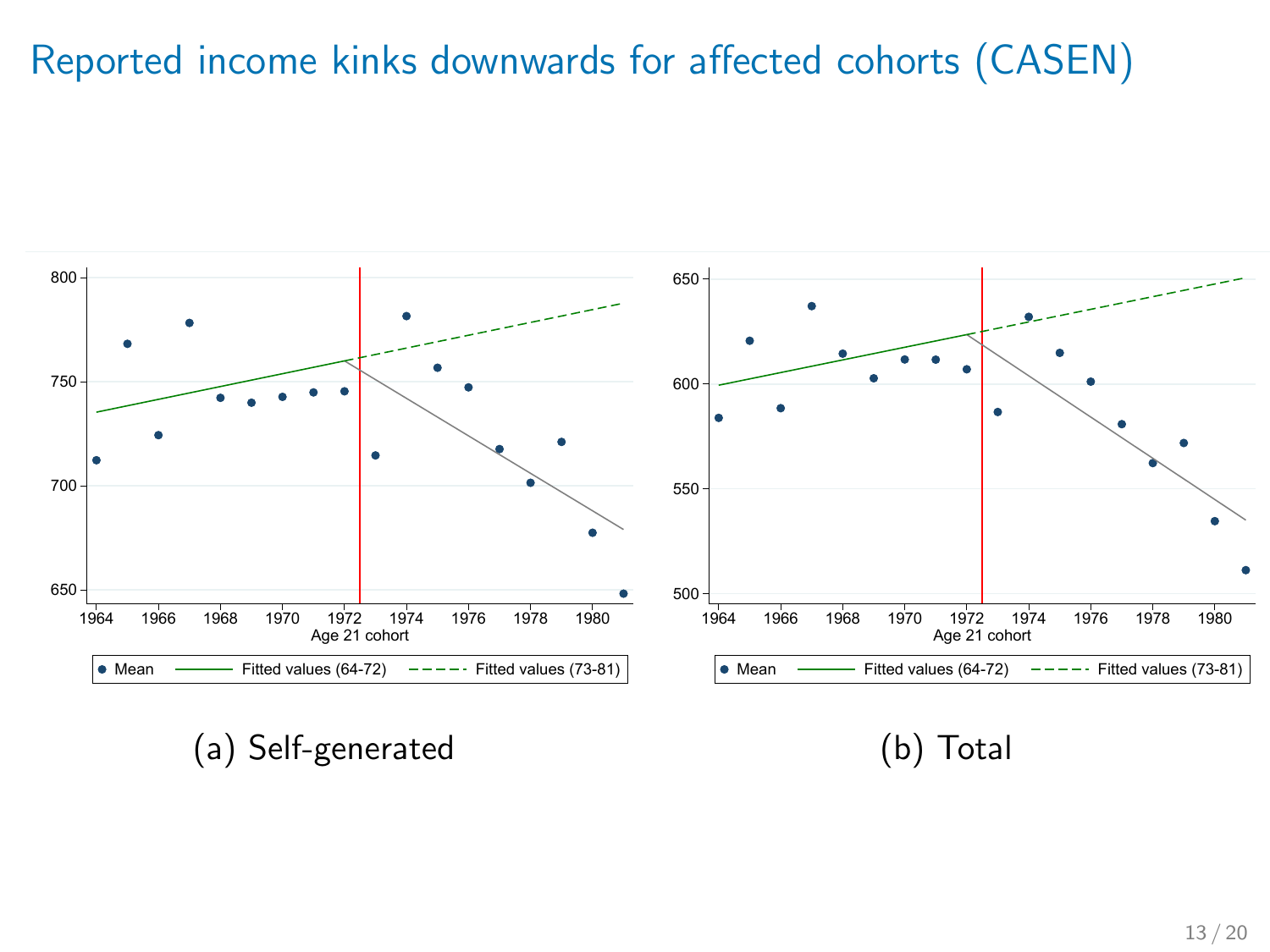Kinks in probability of being in top quintile of wealth or income



(a) Income (CASEN)

(b) Wealth ('92 Census)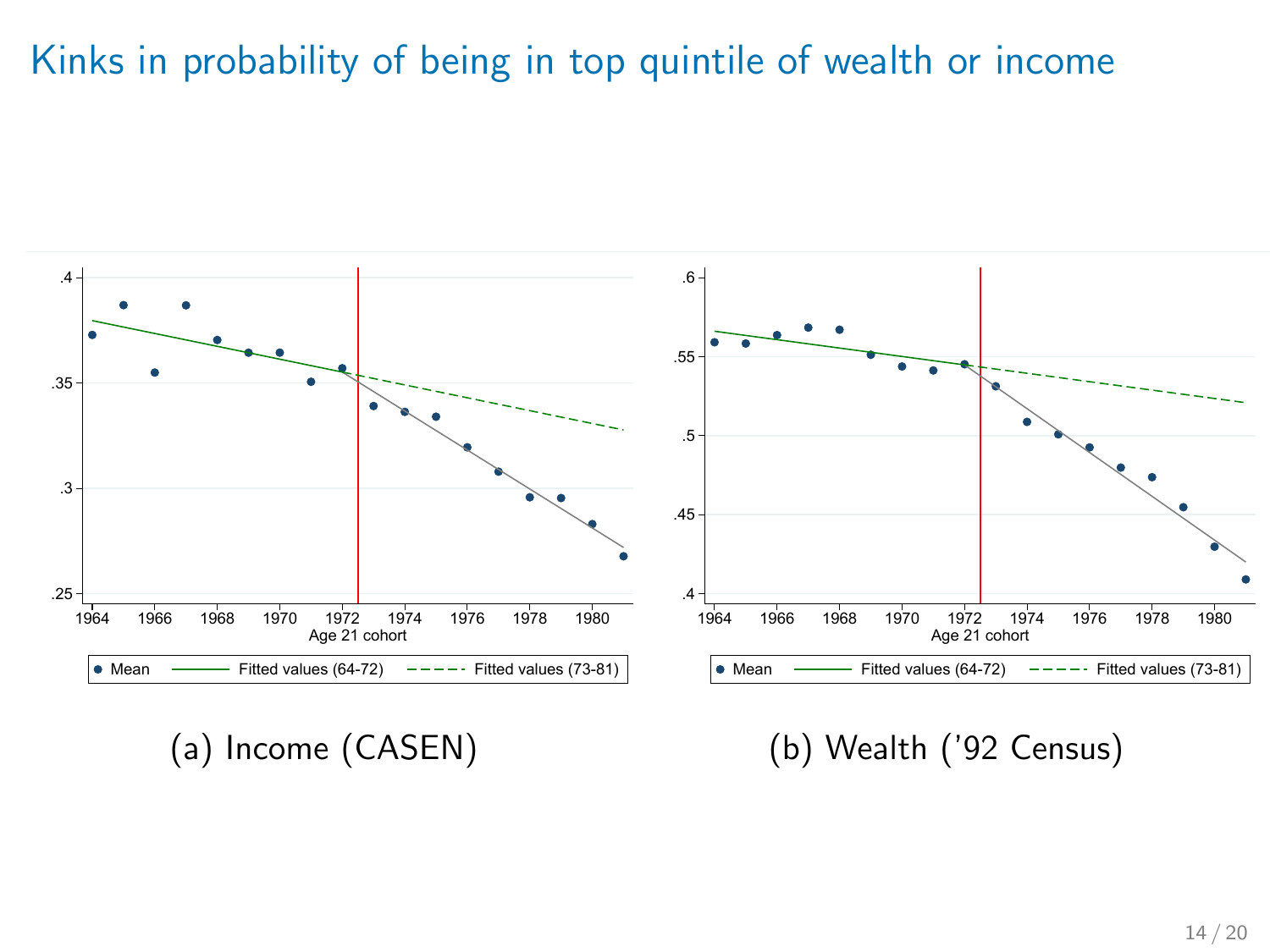## Kinks in probability of being in bottom quintile of wealth or income



(a) Income (CASEN)

(b) Wealth ('92 Census)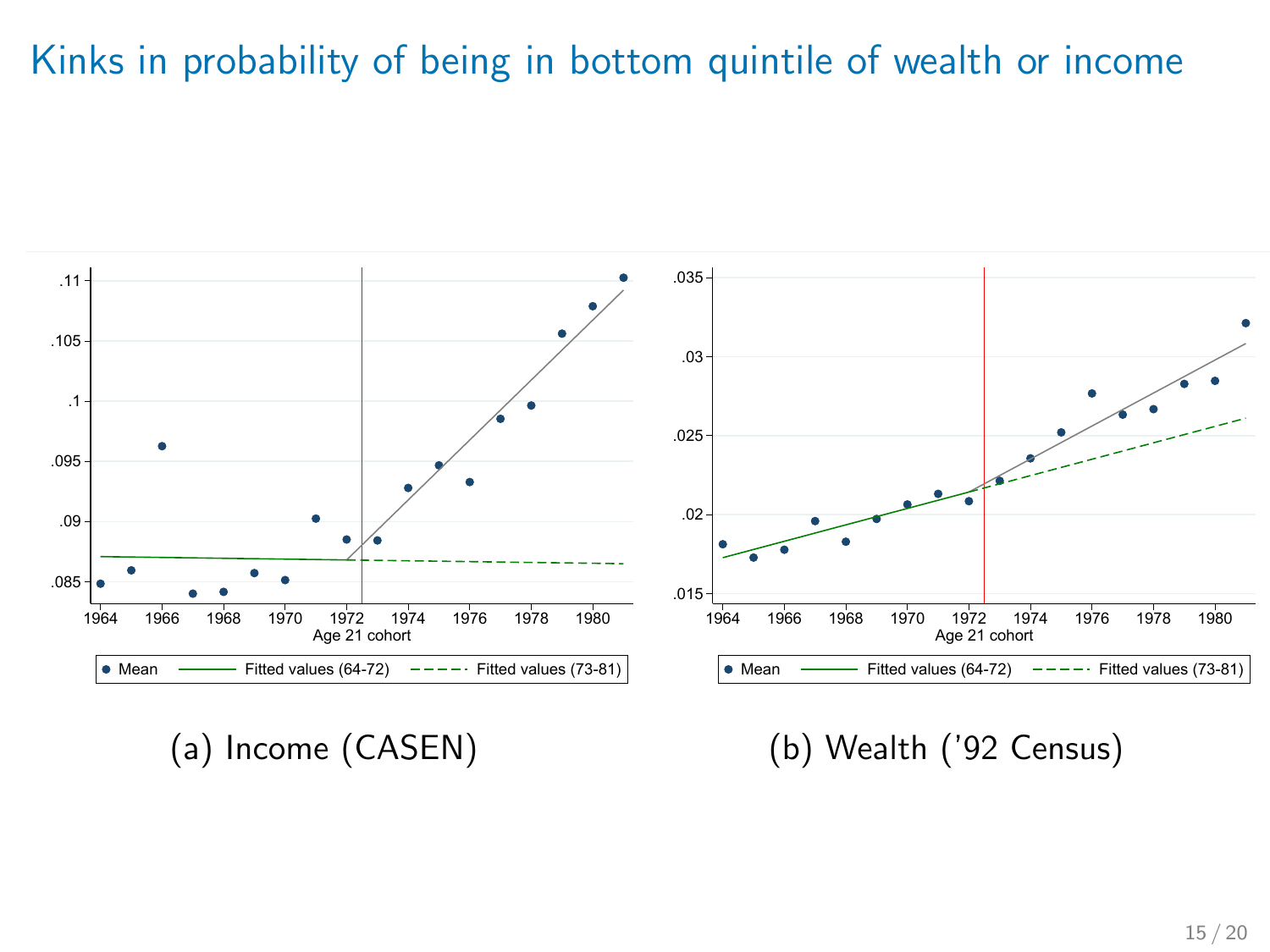Did Educational contraction affect the outcome of the 1988 plebiscite?

- Voters decide whether to grant Pinochet eight more years in power (SI) or to have open presidential elections (NO), latter wins with 55%
- We combine county-level plebiscite results with county-specific estimates of the kink in college enrollment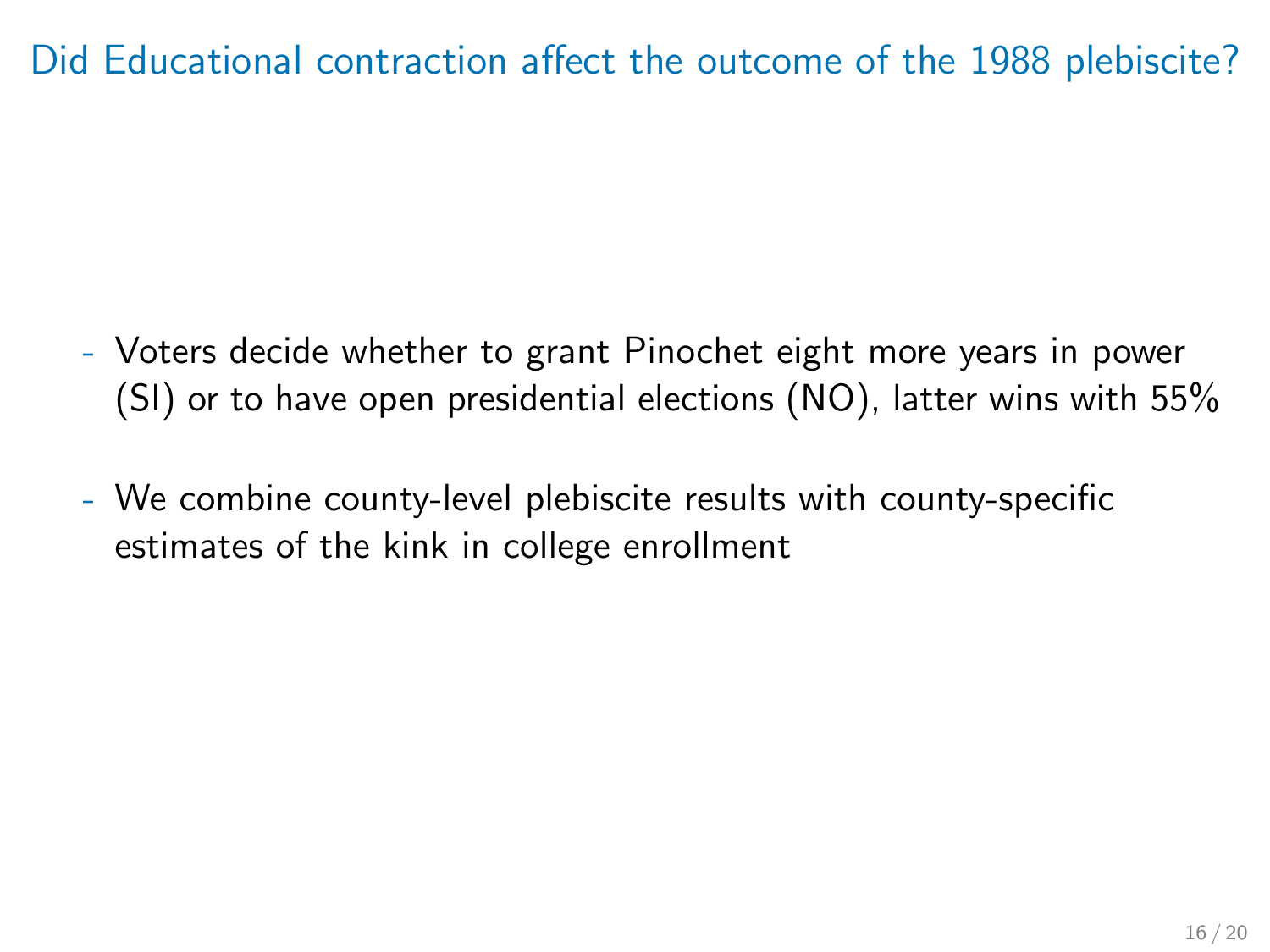#### Larger ↓ kink in college enrollment associated with higher NO vote

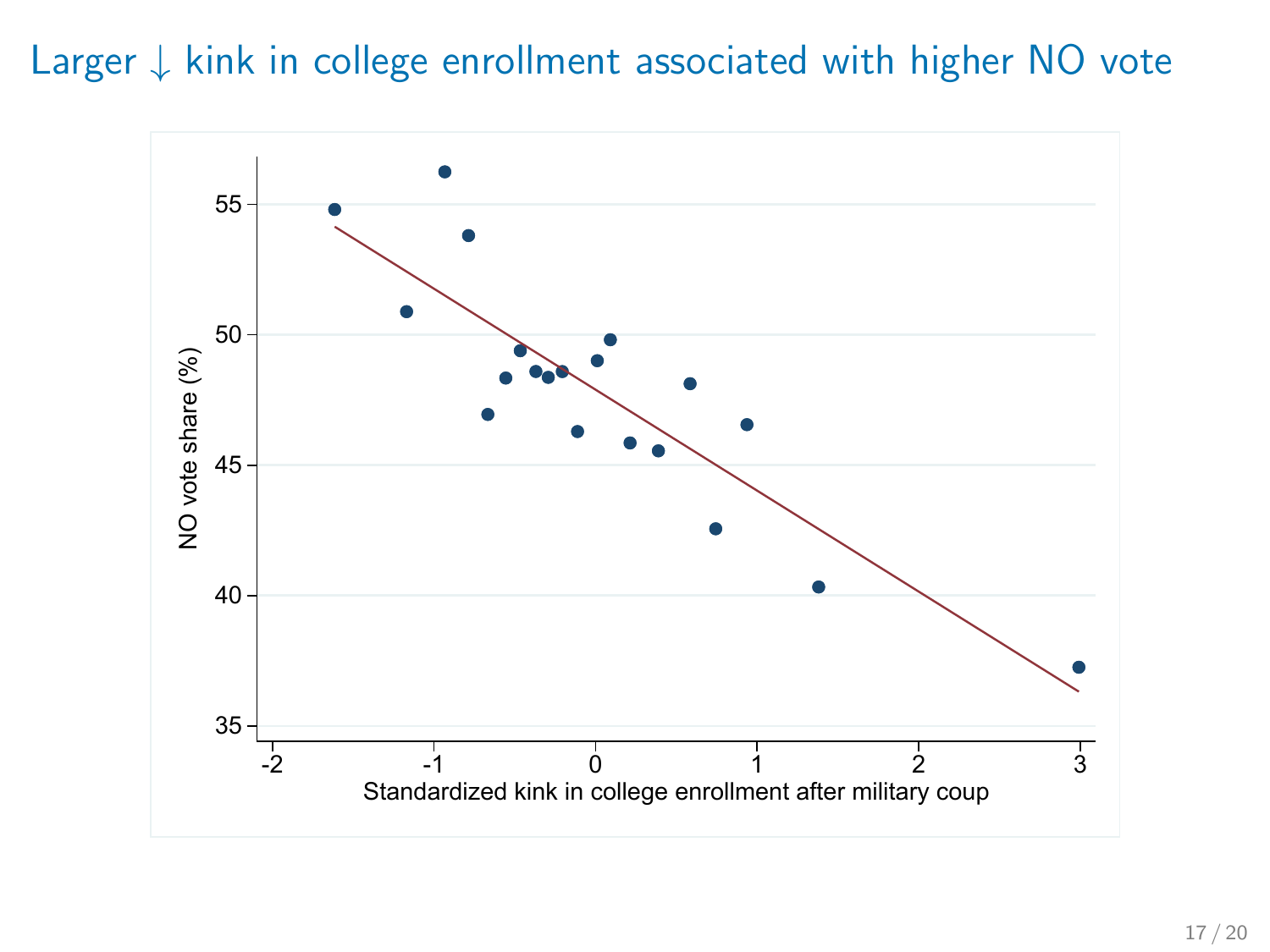Is the drop in college enrollment transmitted to the next generation?

- We know relationship to household head for each individual in 2017 census
- Parent-child links: head + children (90%), parent + head (5%)
- Baseline sample includes children with ages 25-40 (robust to others)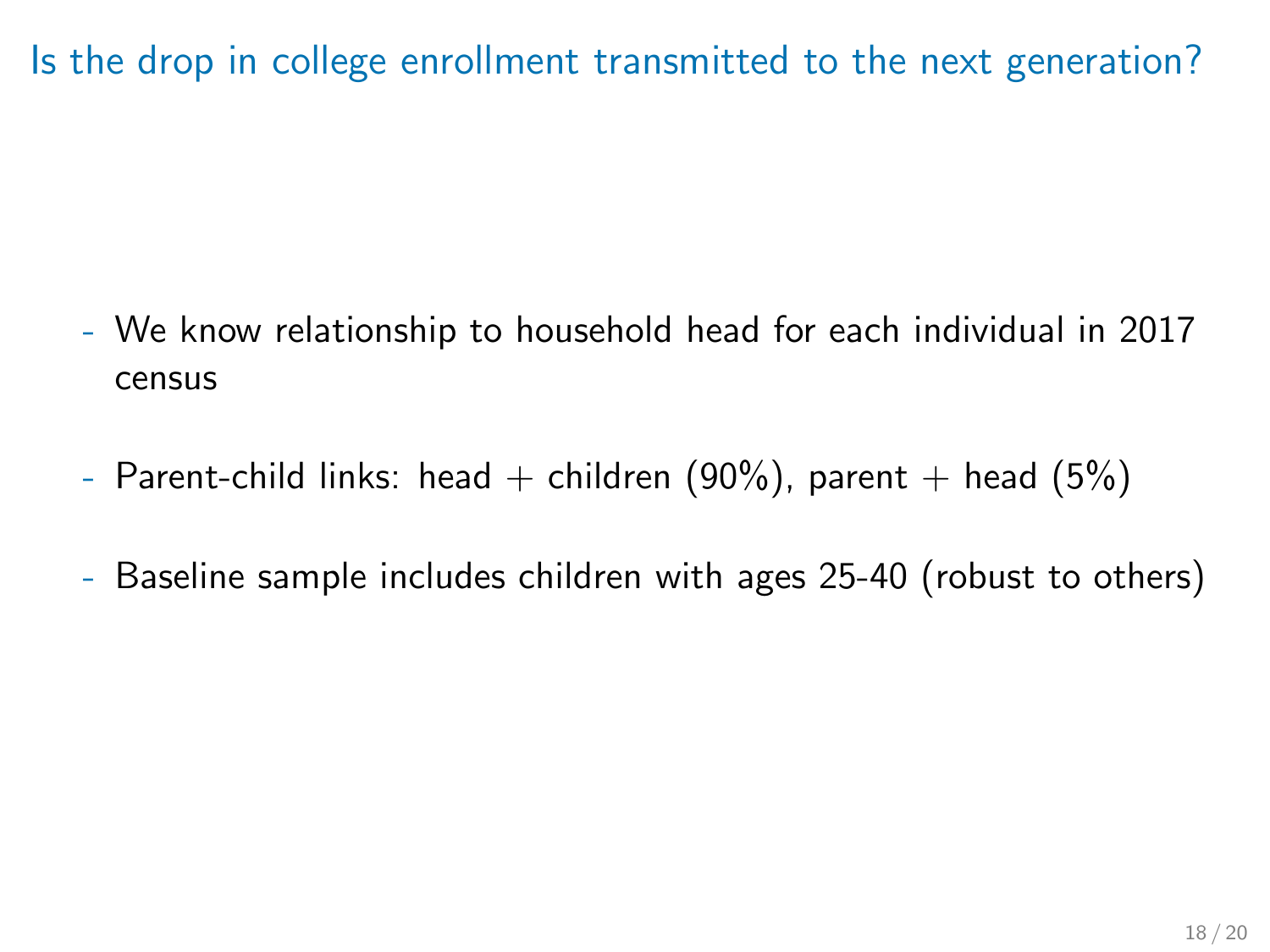#### Downward kink in college enrollment for children w/ affected parent



- Sample: 2017 census